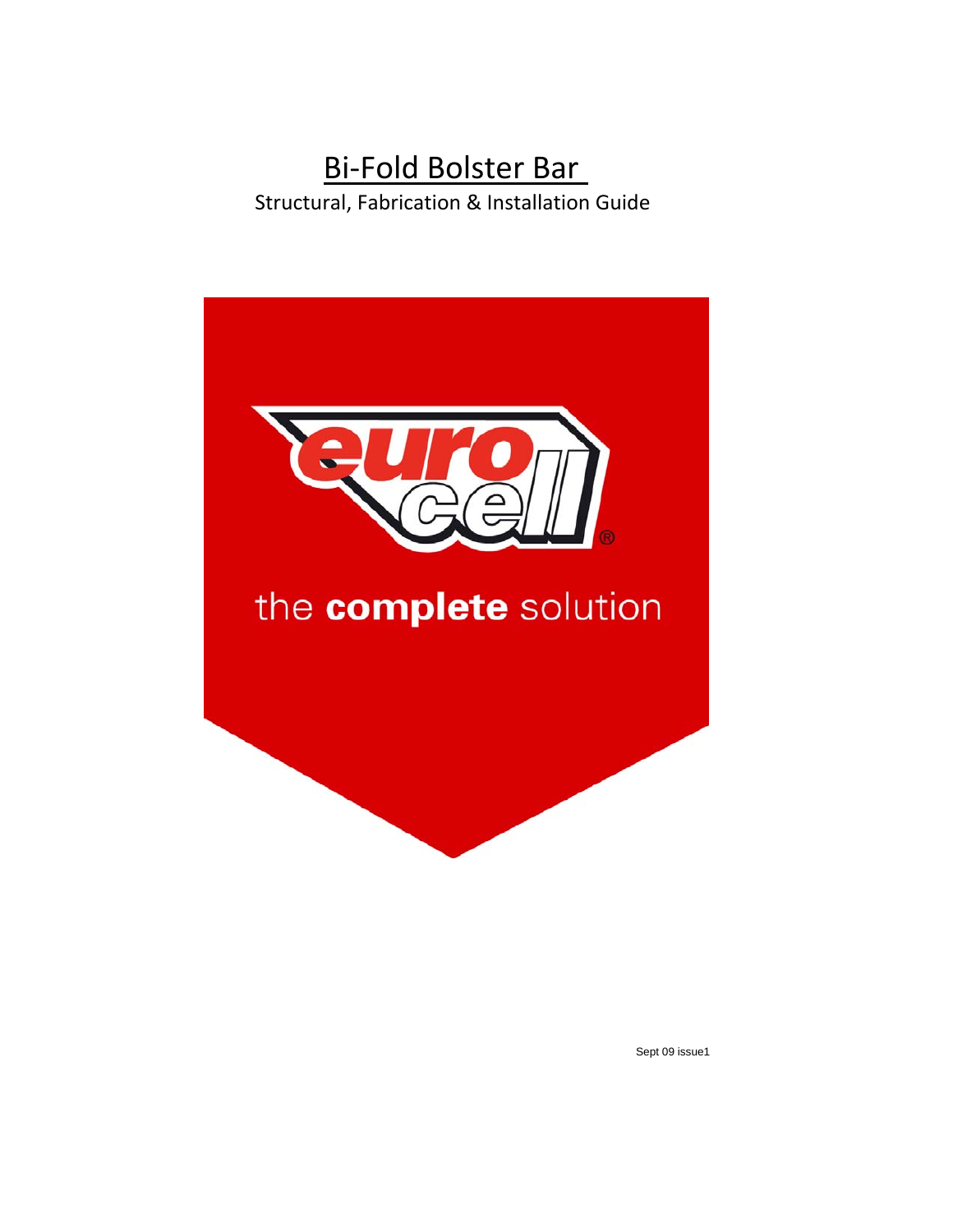### **CONTENTS**

Section 1 : Introduction

Section 2 : Span Tables

Section 3 : Fabrication Details

Section 4 : Installation Details

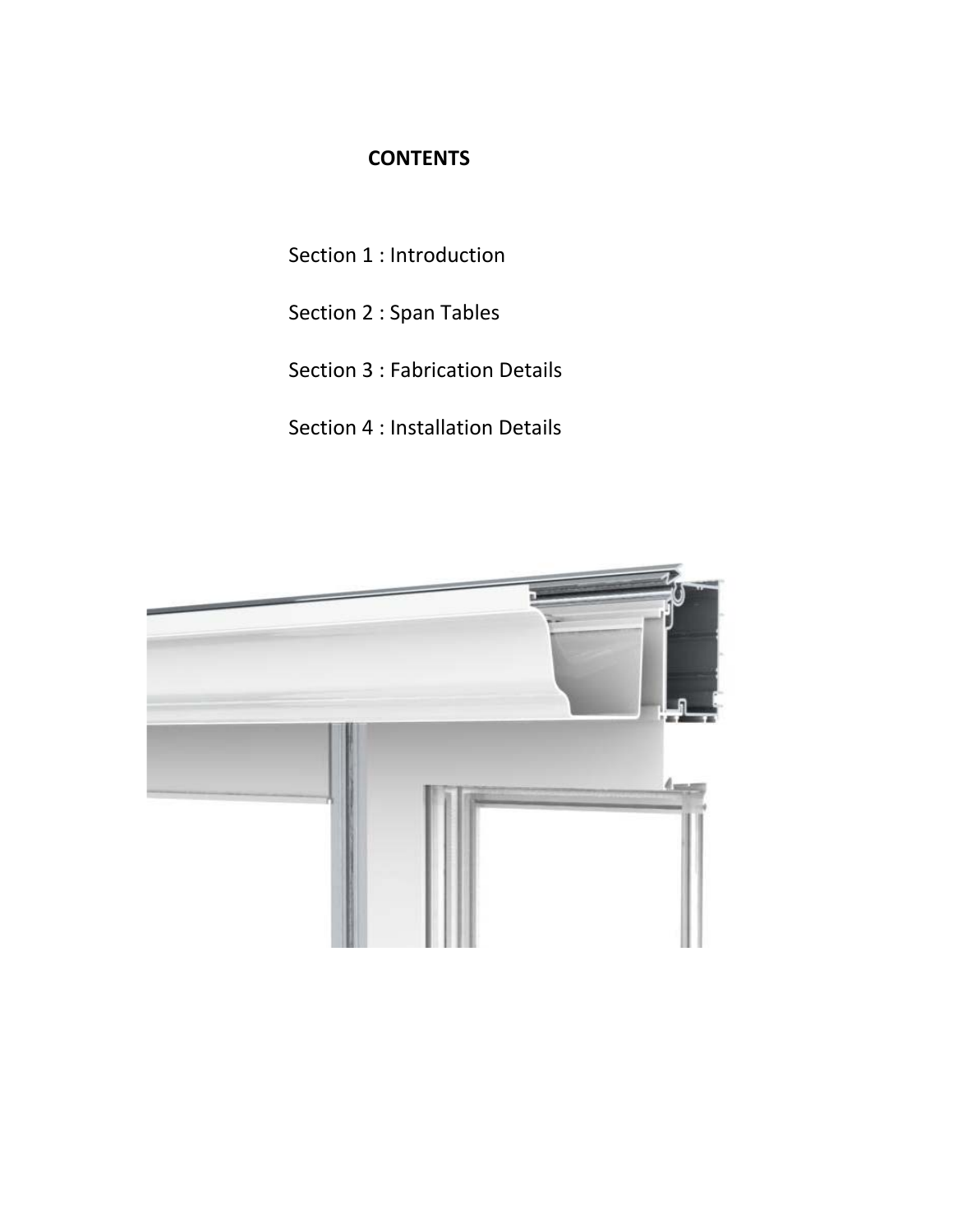#### **Section 1 : Introduction**

The Bi Fold Bolster bar is a 70mm aluminium box section that is powder coated and thermally broke with resin blocks. This bi folding support system is only fitted locally above & around the bi-folding door, giving structural support only where needed, creating a 'goal post support system'.

If the Bi Fold Bolster bar is being used with a Eurocell roof & Eurocell 70mm window system, then the butt joint EWS528A should be used to create a 'goal post support system'. If the Bolster Bar is being used with a non Eurocell window system please ensure a suitable loading bearing coupler/butt joint is used.

#### When ordering Bi folding doors please deduct 70mm from overall height of the doors to allow for the Bi **Fold Bolster Bar**

The Bi Fold Bolster Bar gives full Structural support of folding & sliding doors.

Suitable for roof pitches between 5 & 35 degrees.

Available in 3 colours: ‐ White, Rosewood & Golden Oak in 4m lengths.

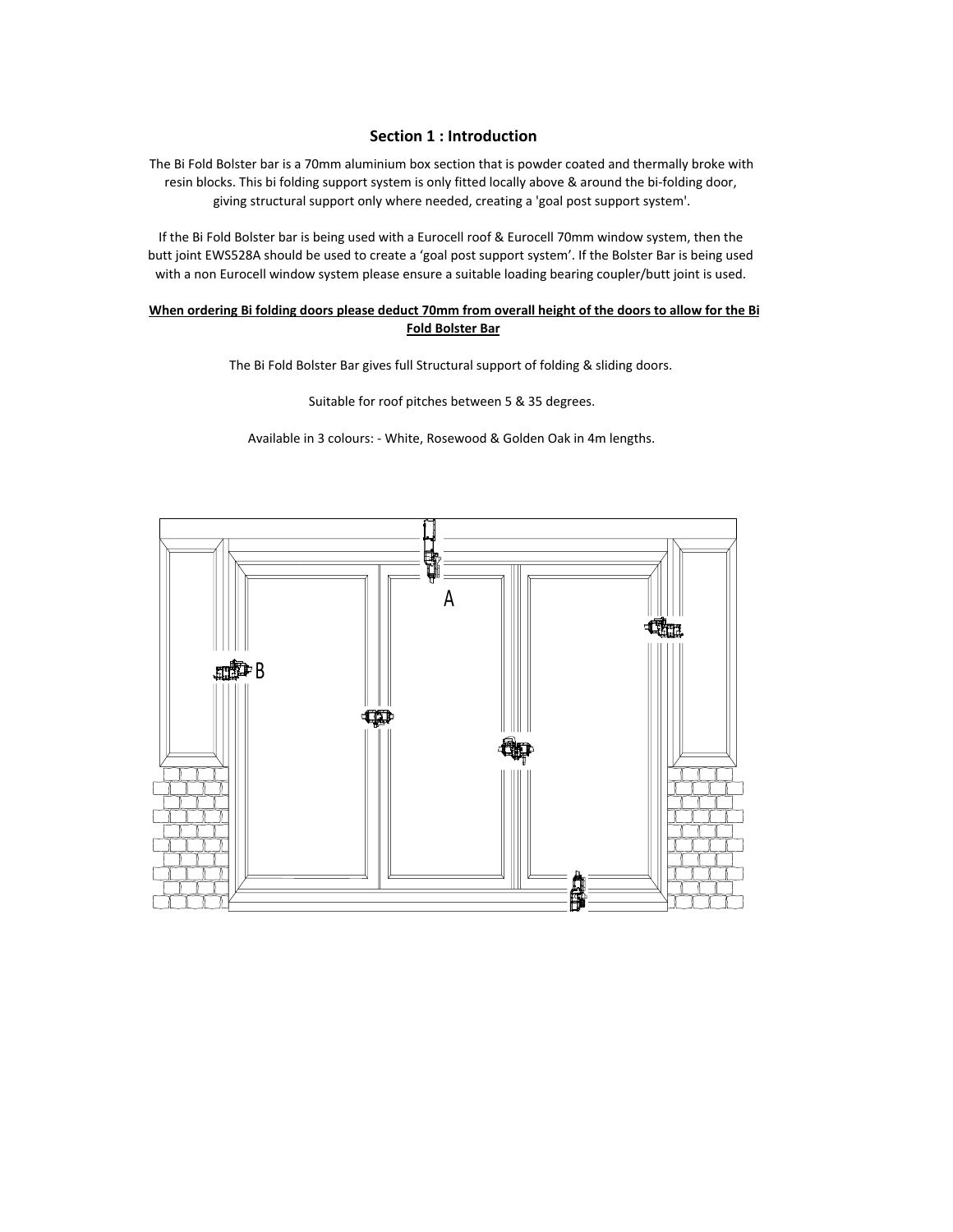## X Sections

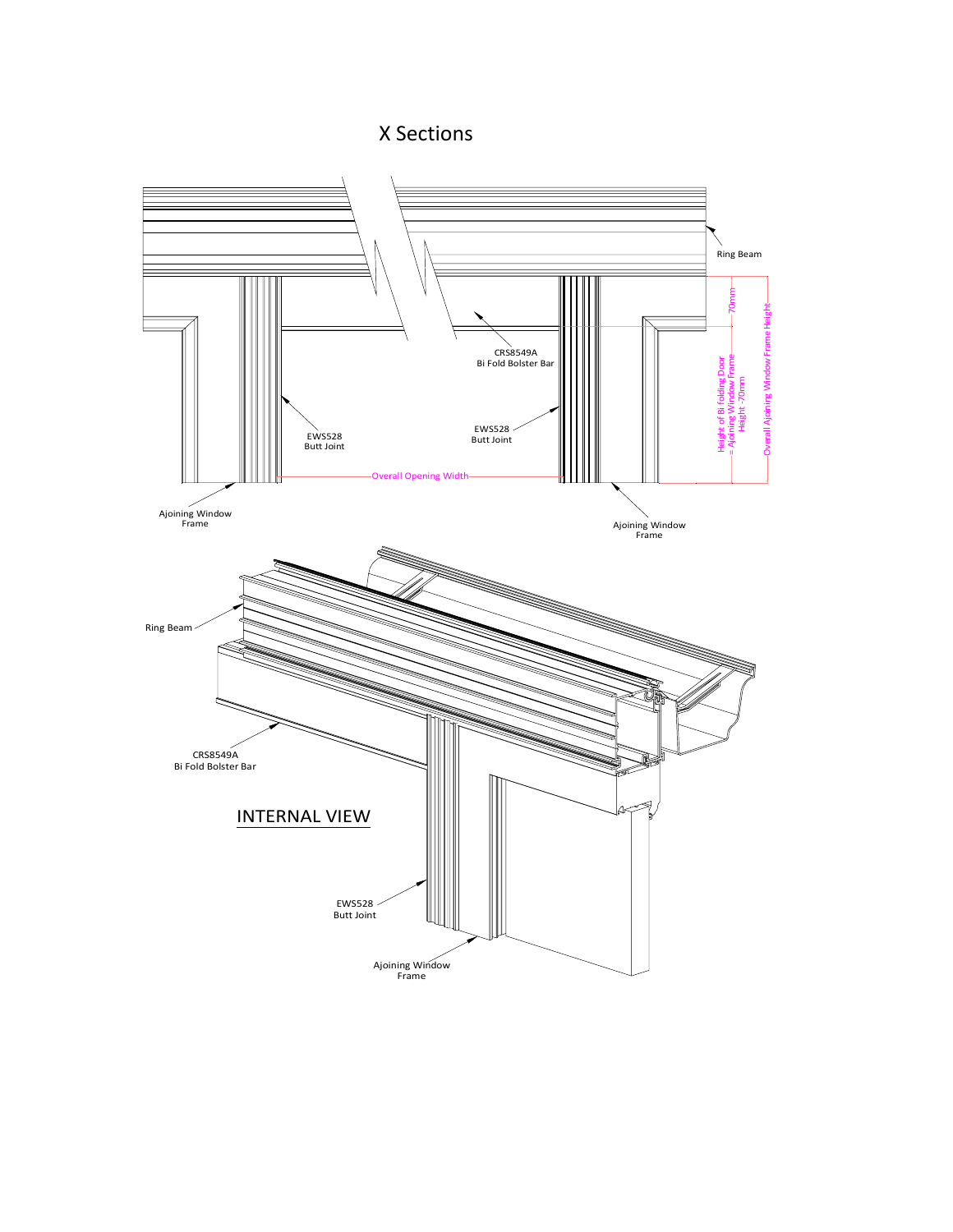## X Sections

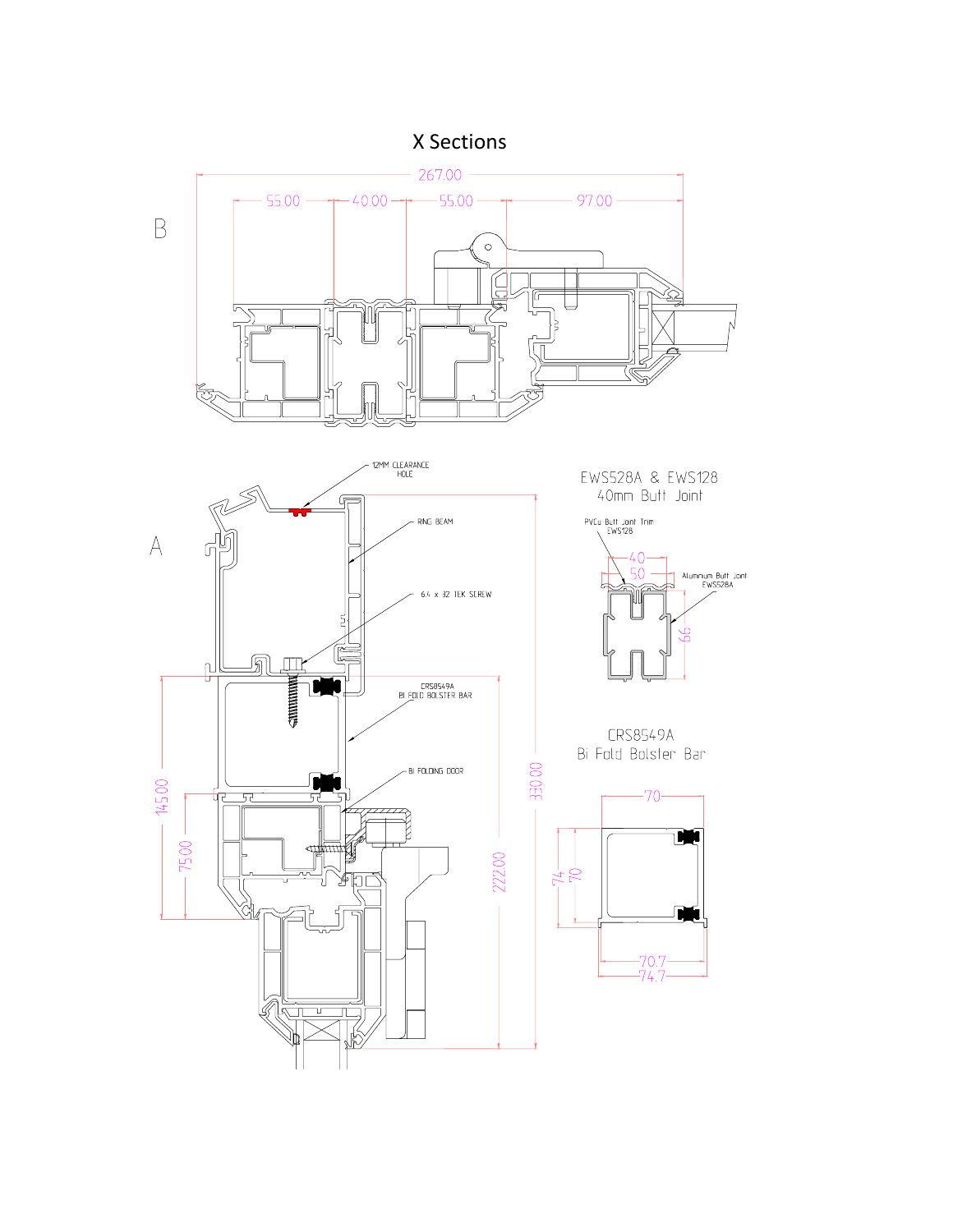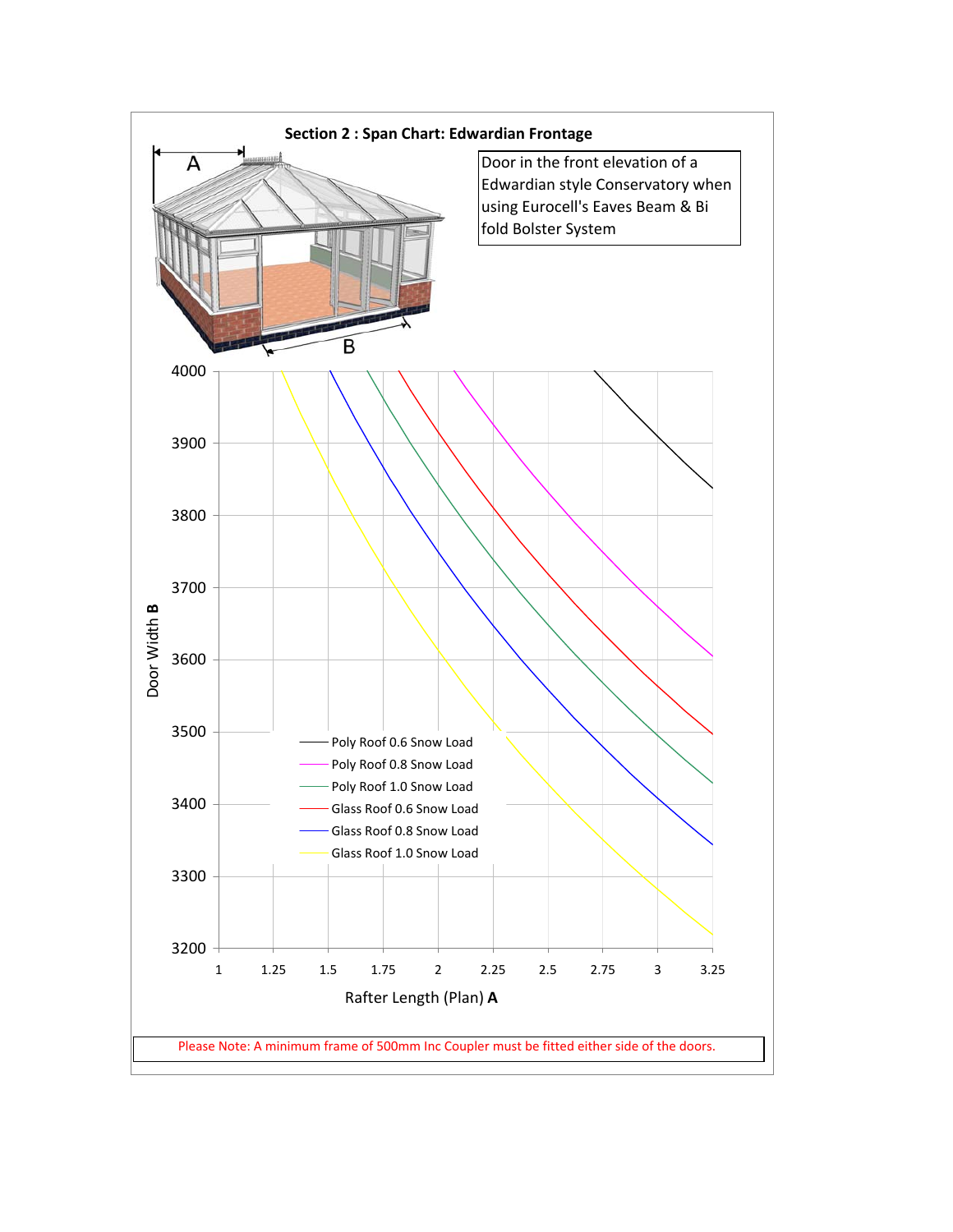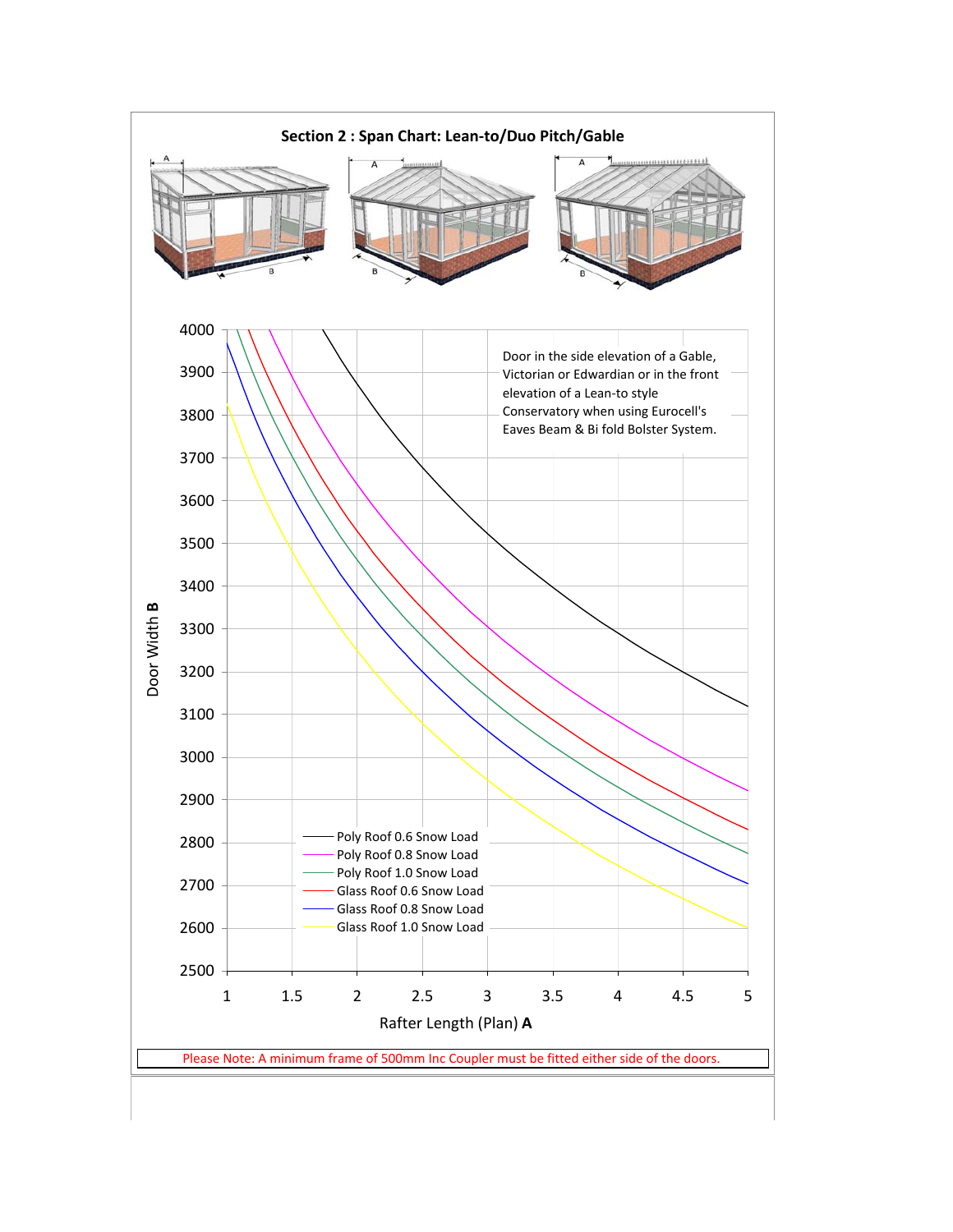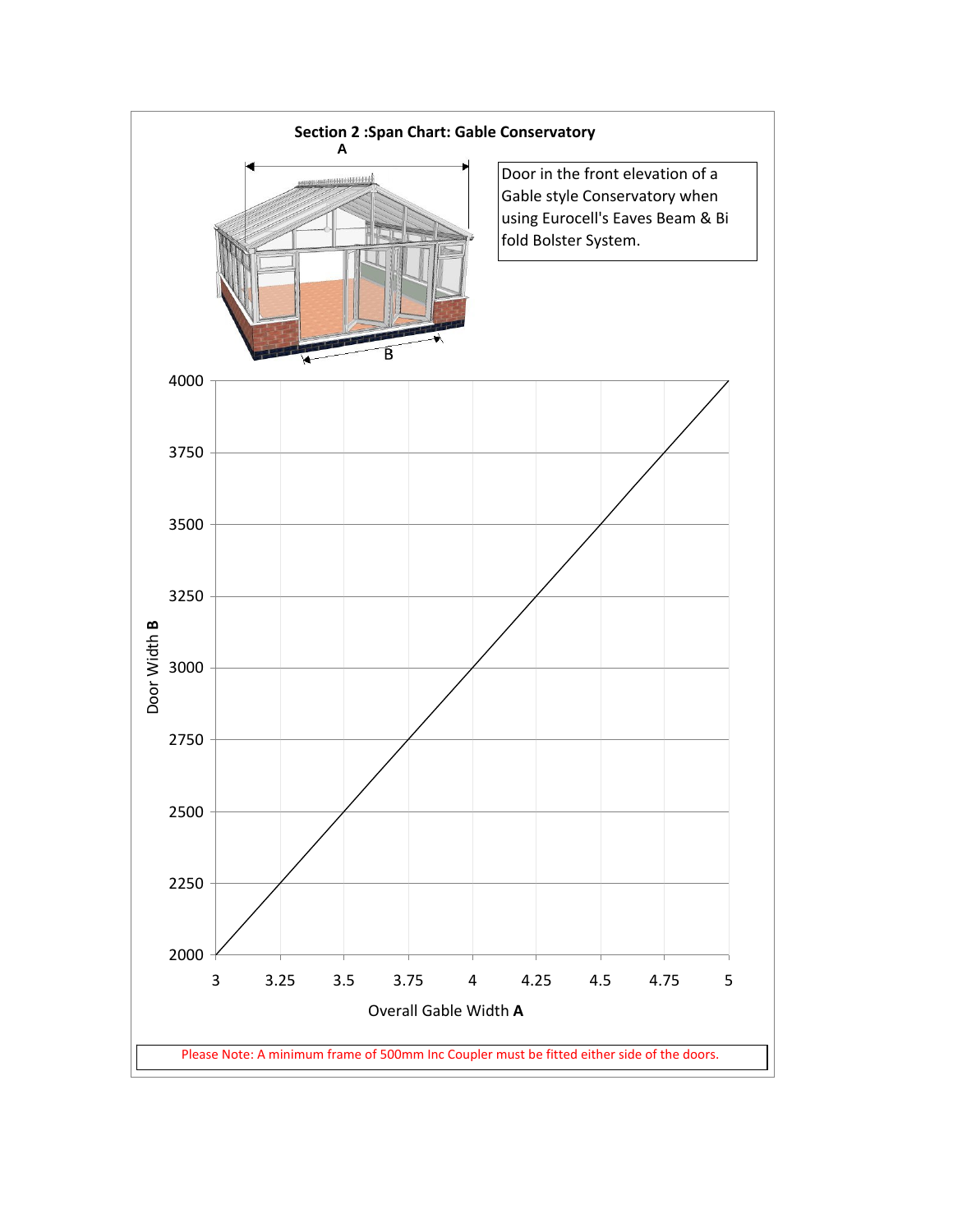### **Section 3 : Butt Joint Fabrication**





2 x 5mm notches are required in the butt joint to allow the bi fold bolster bar to sit tight & secure against the butt joint. Please see the drawing above for the position of the notches.

If EWS528A Butt joint is not being used, please ensure that suitable structural replacement posts are used.